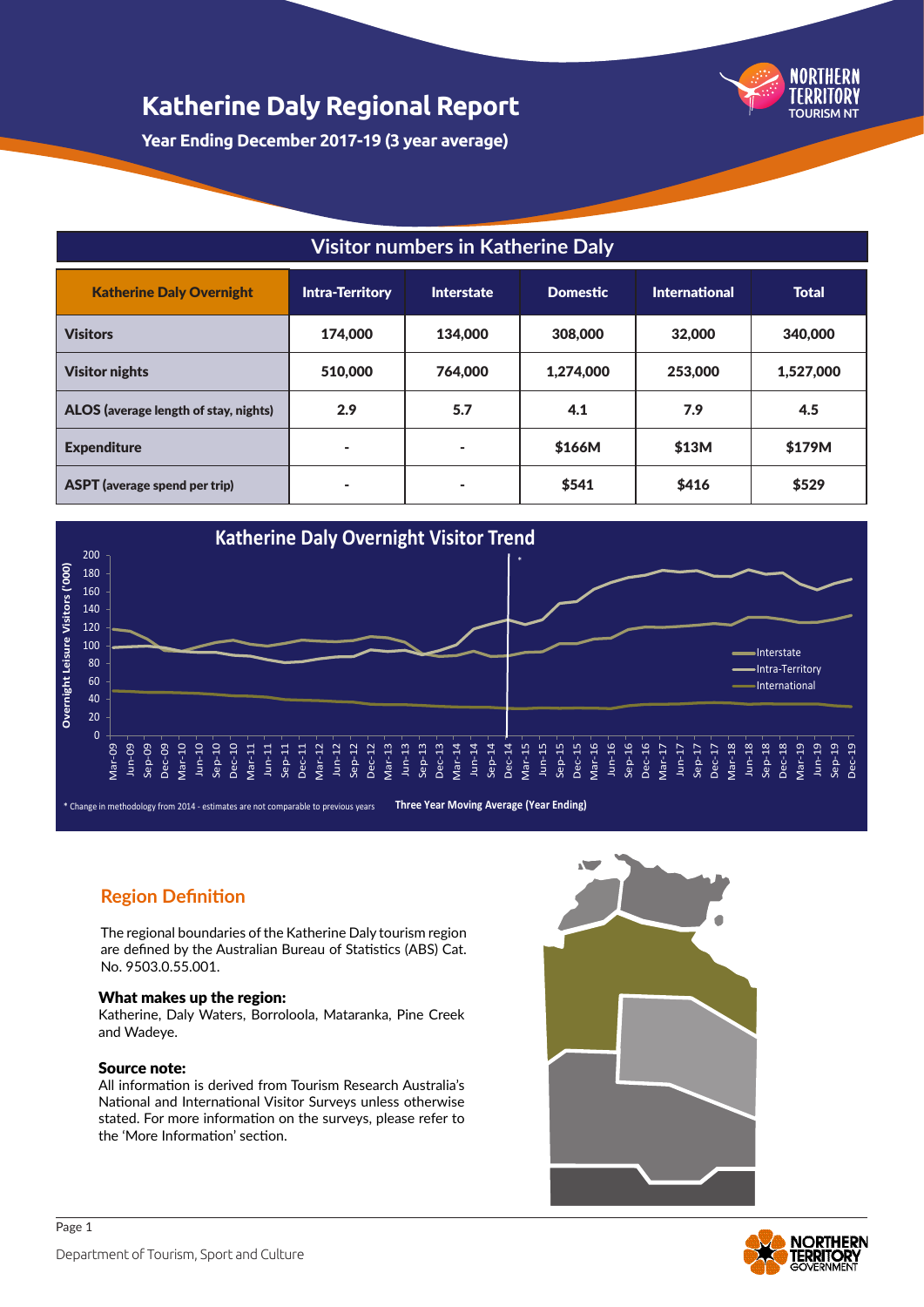

**Year Ending December 2017-19 (3 year average)**

| <b>Country of Origin</b> | <b>Visitors</b> | <b>Visitor nights</b> | <b>ALOS (nights)</b> |
|--------------------------|-----------------|-----------------------|----------------------|
| <b>International</b>     | 32,000          | 253,000               | 7.9                  |
| Germany                  | 6,000           | 24,000                | 4.0                  |
| <b>United Kingdom</b>    | 4,000           | 13,000                | 3.5                  |
| <b>France</b>            | 3,000           | 21,000                | 6.3                  |
| Switzerland              | 3,000           | 8,000                 | 2.8                  |
| <b>Netherlands</b>       | 2,000           | 5,000                 | 2.5                  |
| New Zealand              | 2,000           | 14,000                | 8.7                  |
| <b>USA</b>               | 2,000           | 6,000                 | 3.8                  |
| <b>Italy</b>             | 1,000           | 7,000                 | 5.7                  |
| Canada                   | 1,000           | 16,000                | 13.2                 |
| Scandinavia              | 1,000           | 17,000                | 16.9                 |

# Visitors Visitor nights ALOS (nights

|                        |         | _________ |     |
|------------------------|---------|-----------|-----|
| <b>Intra-Territory</b> | 174.000 | 510,000   | 2.9 |
| <b>Interstate</b>      | 134,000 | 764,000   | 5.7 |
| <b>NSW</b>             | 40,000  | 171,000   | 4.2 |
| QLD                    | 32,000  | 247,000   | 7.7 |
| <b>VIC</b>             | 28,000  | 182,000   | 6.5 |
| <b>WA</b>              | 22,000  | 103,000   | 4.7 |
| <b>SA</b>              | 8.000   | 51,000    | 6.2 |
| <b>TAS</b>             | 2,000   | 7,000     | 3.1 |
| <b>ACT</b>             | 1,000   | 4.000     | 5.0 |

## **Purpose of Visit** Intra-Interstate Domestic International Total Holiday 61,000 82,000 143,000 30,000 173,000 Visiting friends Visiting friends<br>
and relatives 9,000 13,000 22,000 <1,000 22,000 Business | 99,000 | 29,000 | 128,000 | 1,000 | 129,000 Other reasons\* 6,000 11,000 17,000 1,000 18,000

## **Katherine Daly Source Markets**



\*Includes employment, education, other reason, no other reason and in transit.

**WHAT time of year do visitors come?**

**WHERE do visitors come from and WHY?**





Department of Tourism, Sport and Culture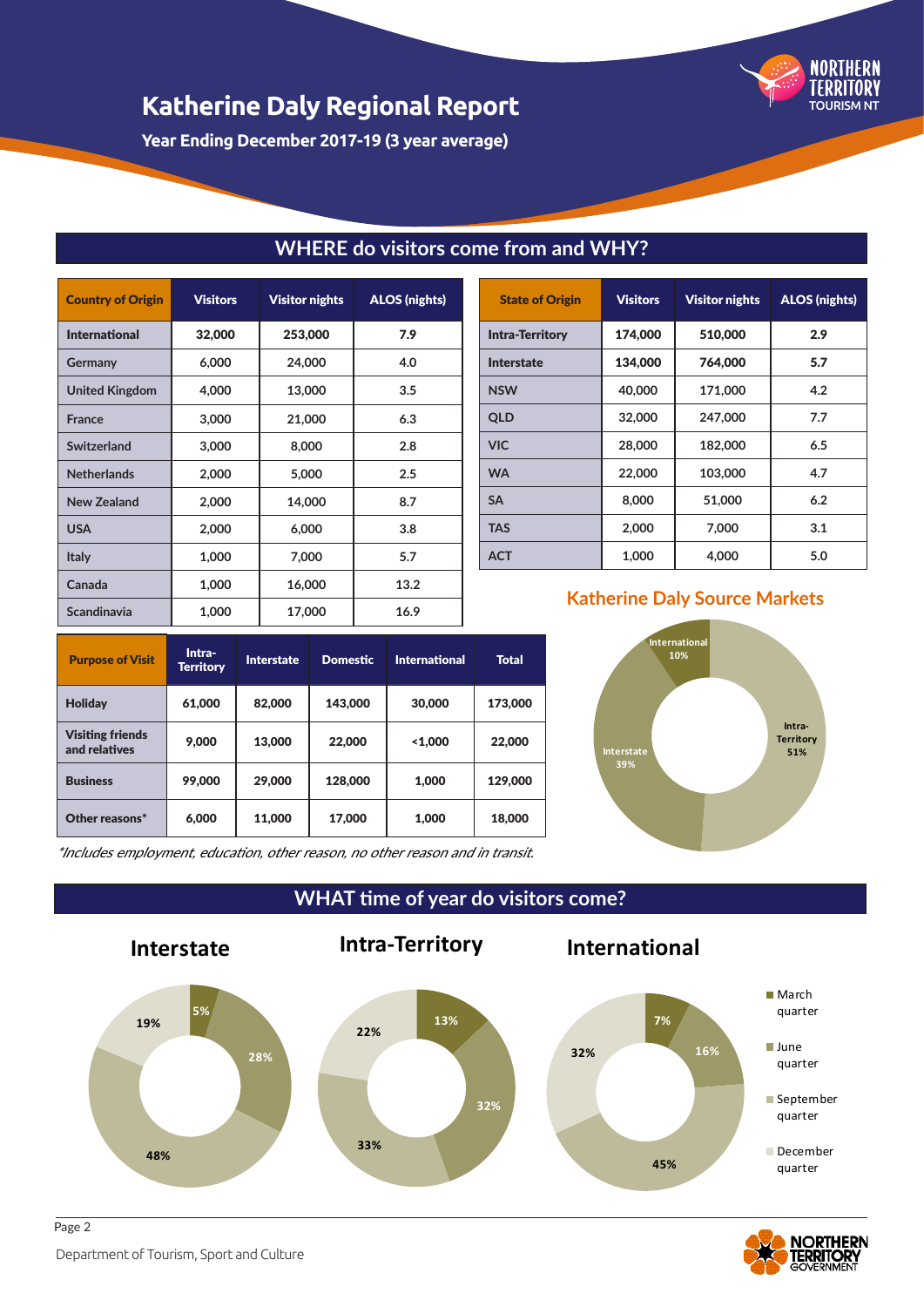**Year Ending December 2017-19 (3 year average)**

## **WHO are our visitors travelling with?**





## **WHAT age are our visitors?**



TOURISM NT

Department of Tourism, Sport and Culture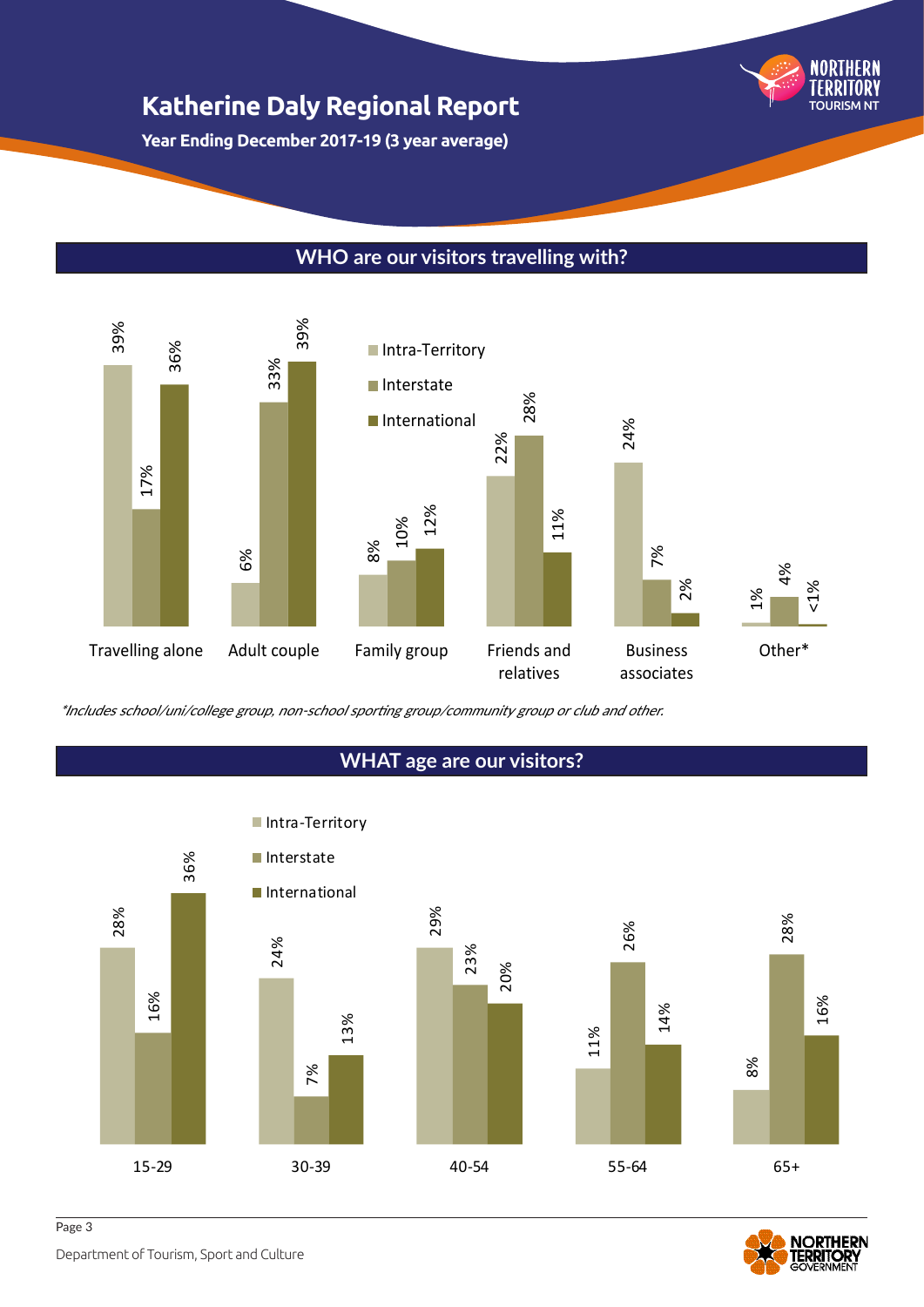**Year Ending December 2017-19 (3 year average)**

## **WHAT transportation\* did they use to get here and around?**



\*Transportation refers to stopover transportation and includes transportation used to arrive and used within the region. \*\*Includes long distance transport, local transport, other land transport, water transport, other transport and not stated/asked.

## **WHERE else did they go in the Territory?**

| <b>Dispersal</b>       | <b>Greater Darwin</b> | <b>Kakadu Arnhem</b> | <b>Barkly</b> | <b>Alice Springs</b><br><b>MacDonnell</b> | Lasseter |
|------------------------|-----------------------|----------------------|---------------|-------------------------------------------|----------|
| <b>Intra-Territory</b> | 13,000                | 34,000               | 28,000        | 18,000                                    | 7,000    |
| <b>Interstate</b>      | 281,000               | 98,000               | 103,000       | 93,000                                    | 62,000   |
| <b>International</b>   | 86,000                | 48,000               | 31,000        | 45,000                                    | 41,000   |

#### **WHERE did they go in the Katherine Daly region?** Statistical Area Level **Annual visit** Proportion of  $D_2$ <sub>N</sub> Elsey (3 year average) region **Thamarrup Katherine (SA2) 180,000 53% Elsey (SA2) 79,000 23%** Gulf Victoria **Daly - Thamarrurr [SA2 group] 68,000 20%** River **Victoria River (SA2) 57,000 17% Gulf (SA2)** 35,000 10% Katherine Katherine Daly Total **1988** 340,000 -

Image source: Australian Bureau of Statistics.



TOURISM NT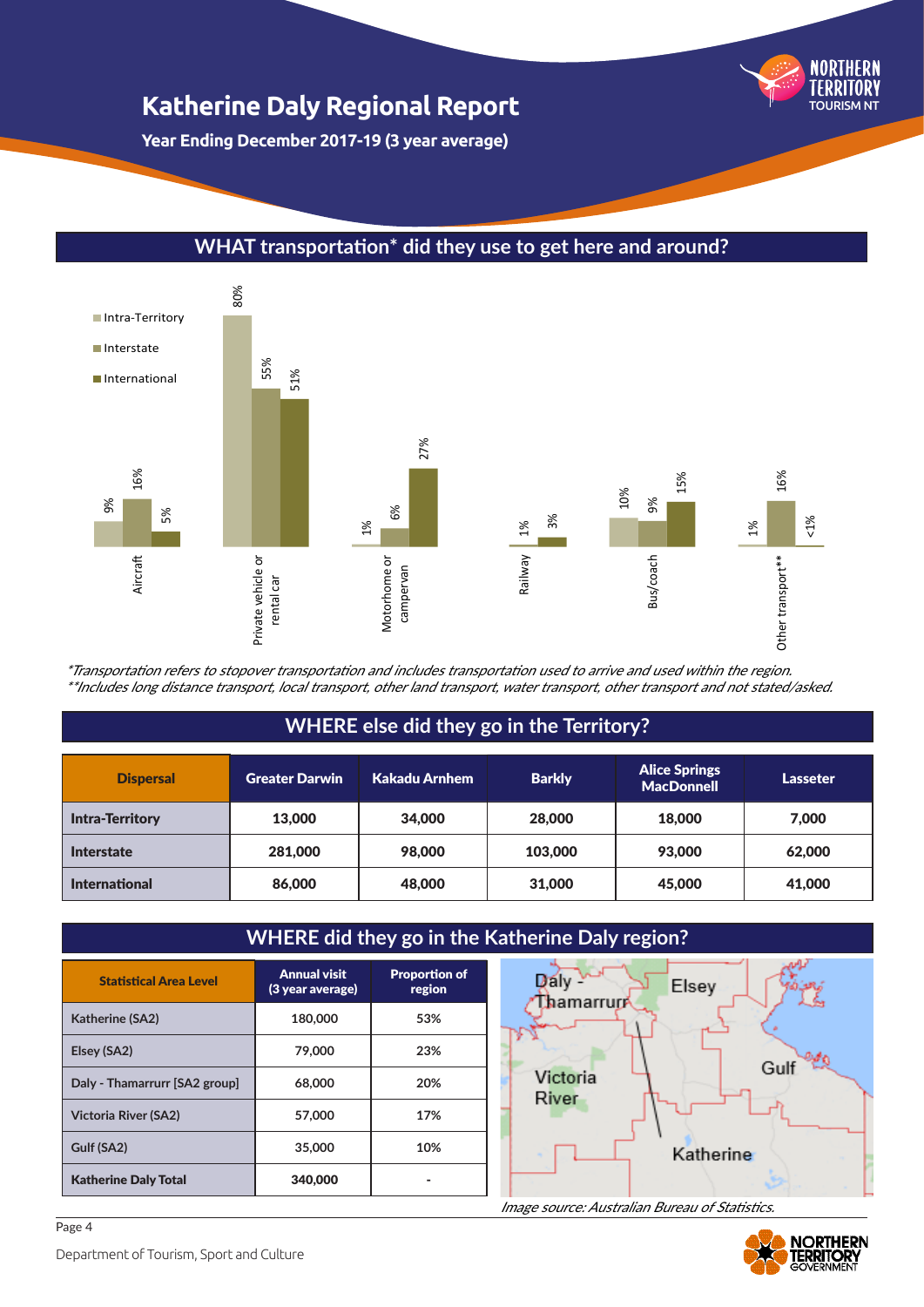**Year Ending December 2017-19 (3 year average)**

## **The domestic leisure drive\* market in focus**

| <b>Domestic Leisure Drive</b> | Intra-<br><b>Territory</b> | Interstate | <b>Domestic</b> |
|-------------------------------|----------------------------|------------|-----------------|
| Visitors                      | 68,000                     | 64,000     | 132,000         |
| <b>Visitor nights</b>         | 134,000                    | 259,000    | 393,000         |
| <b>ALOS</b> (nights)          | 2.0                        | 4.0        | 3.0             |

Around 43% of all domestic visitors to the region over the three year period were leisure drive travellers, which is an average of 132,000 visitors per year.

#### Domestic source markets

NT residents made up 50% of the domestic leisure drive market to the region. Visitors from New South Wales and Victoria were contributing a combined 24%.

#### Length of stay

Approximately 77% of the domestic leisure drive market stayed for three or less nights.



**Domestic Leisure Drive Source Market**

TOURISM NT



## **Length of Stay - Domestic Leisure Drive Market**

\*Domestic leisure drive is defined as domestic visitors who travelled for the purpose of a holiday or visiting friends and relatives that also used drive transportation in the region.

Note: Expenditure data is not available by type of transportation used.

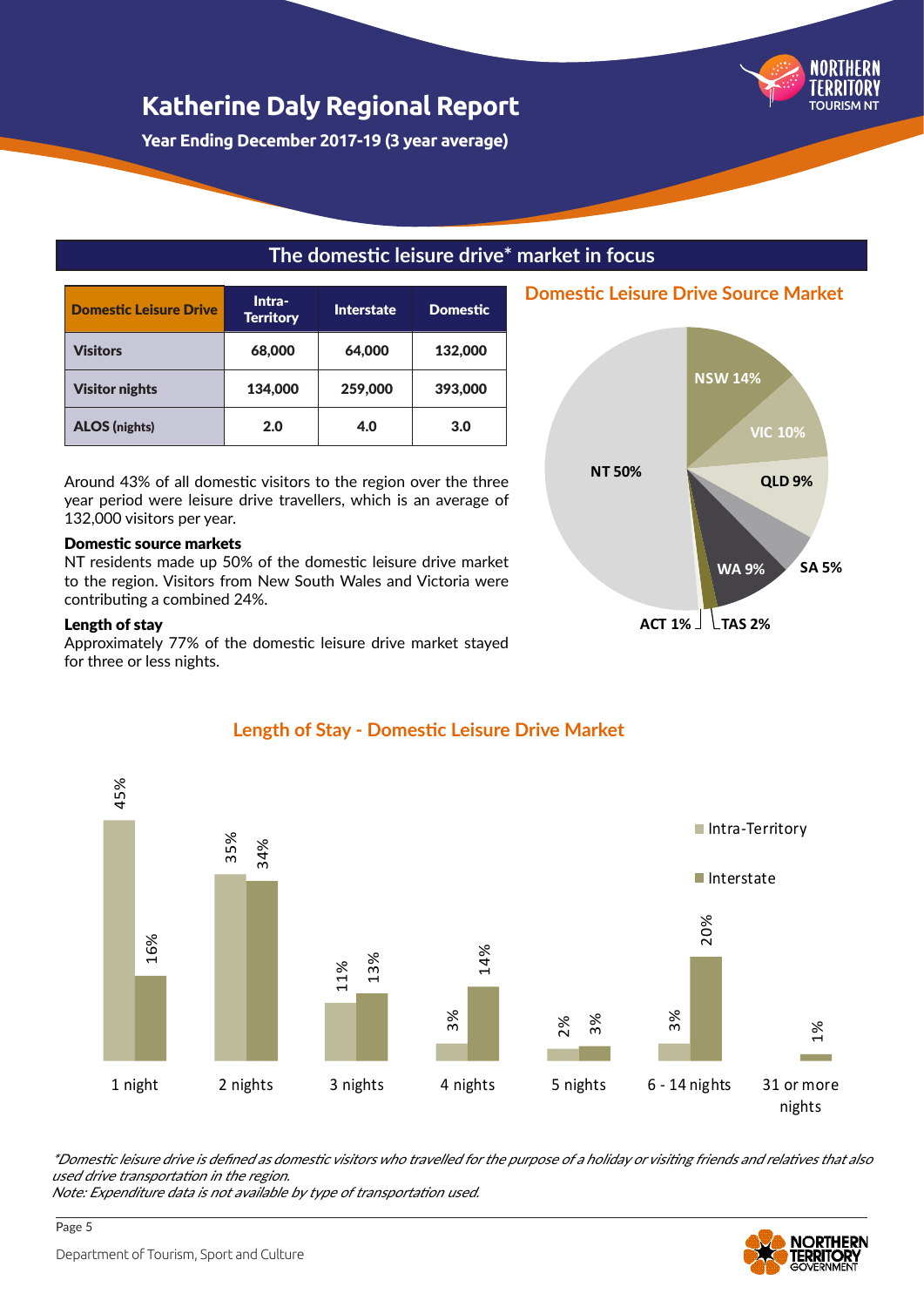**Year Ending December 2017-19 (3 year average)**

## **Youth visitation to the region**

| <b>Youth</b>          | <b>Domestic</b> | <b>International</b> | Total   |
|-----------------------|-----------------|----------------------|---------|
| <b>Visitors</b>       | 59,000          | 12,000               | 71,000  |
| <b>Visitor nights</b> | 227,000         | 132,000              | 359,000 |
| <b>ALOS</b> (nights)  | 3.8             | 10.6                 | 5.0     |

### **Youth Purpose of Visit**



\*Includes employment, education, other reason, no other reason and in transit.

Youth is defined as any visitor aged 15 to 29 years of age, who did not travel as part of a family group (parents and children) or school group.

TOURISM NT

Figures in the table on the left are based on a five year average for Year Ending December 2015-19.

The youth market contributes just over a fifth (21%) of all visitors to the Katherine Daly region. They also contribute a quarter (25% or 359,000 nights) of all nights in the region.

Domestic youth visitors make up the largest number of youth visitors to the region, representing over four fifths (83%) of the market. International youth make up 17% of the market, however stay almost three times as long as domestic youth.

Domestic Aboriginal cultural experiences include: experience Aboriginal art/ craft and cultural displays, and visit an Aboriginal site/ community. International Aboriginal cultural experiences include: experience Aboriginal art/ craft and cultural displays, visit an Aboriginal site/ community, and attend an

## **Visitors interested in Aboriginal cultural experiences/participation**

| <b>Aboriginal Culture</b> | Domestic* | <b>International</b> | Total   |
|---------------------------|-----------|----------------------|---------|
| <b>Visitors</b>           | 31,000    | 24,000               | 55,000  |
| <b>Visitor nights</b>     | 103,000   | 115,000              | 218,000 |
| <b>ALOS</b> (nights)      | 3.4       | 4.8                  | 4.0     |

\*Caution required when interpreting results due to low sample size.

Aboriginal culture is a niche segment for those visiting the Katherine Daly region, with 16% of visitors participating in these activities.

The majority of international visitors who were interested in Aboriginal culture were in the region for the purpose of a holiday (97%). However, the majority of domestic visitors who participated in Aboriginal cultural activities were on a business trip (49%).

## 97% **Aboriginal Culture Purpose of Visit**

Aboriginal performance.



\*Includes employment, education, other reason, no other reason and in transit.

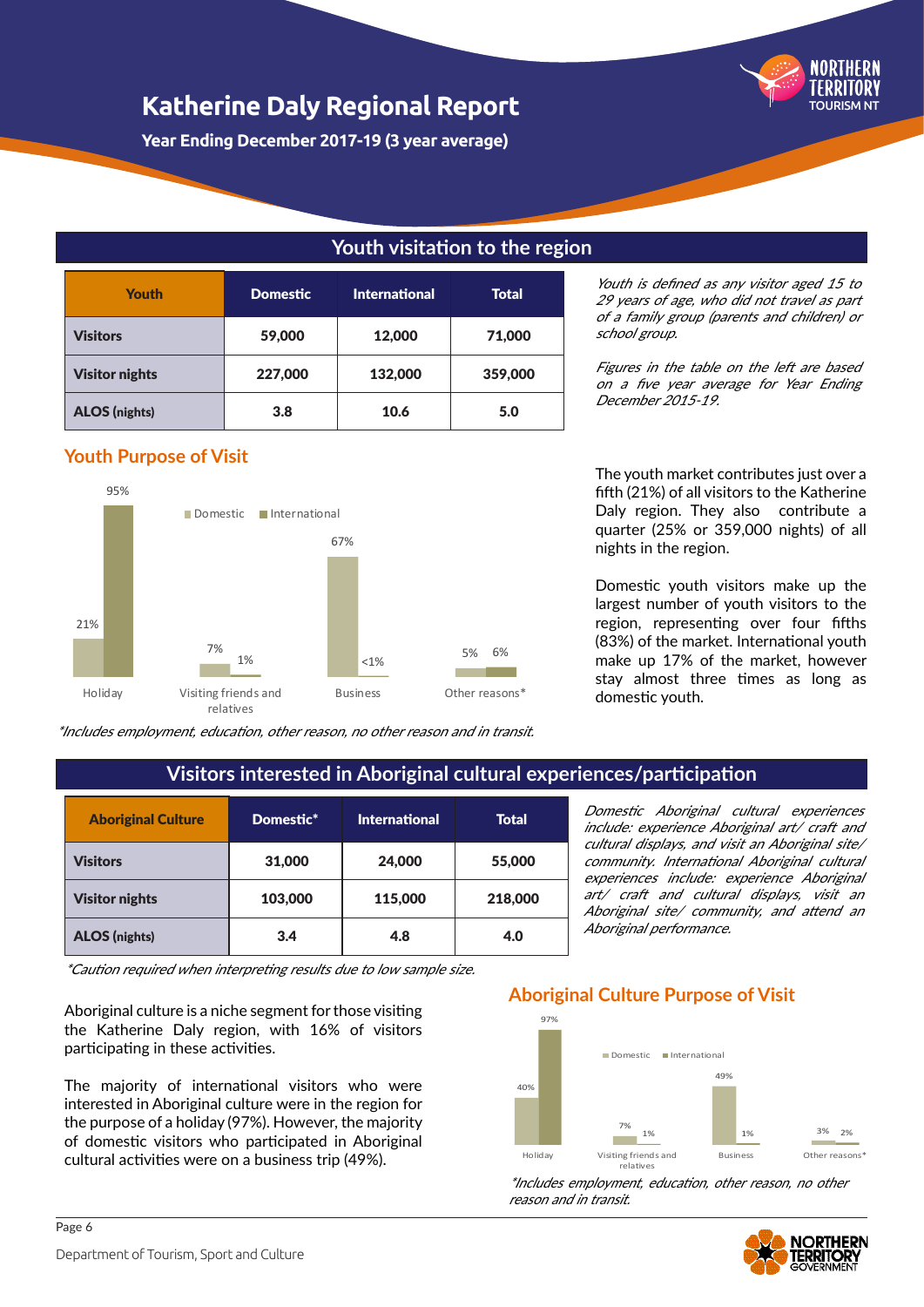

## **HOW do internationals get here?**

50% of international visitors to the Katherine Daly region arrived through the east coast ports of Sydney, Melbourne and Brisbane.

**Ports of Entry/Exit by International Visitors who Visited Katherine Daly Three Year Average, Year Ending December 2017-2019**



Note: Other ports of entry and exit, including the Gold Coast, accounted for less than 1%. East coast ports are defined as Sydney, Melbourne and Brisbane. Percentages may not add to 100% due to rounding.

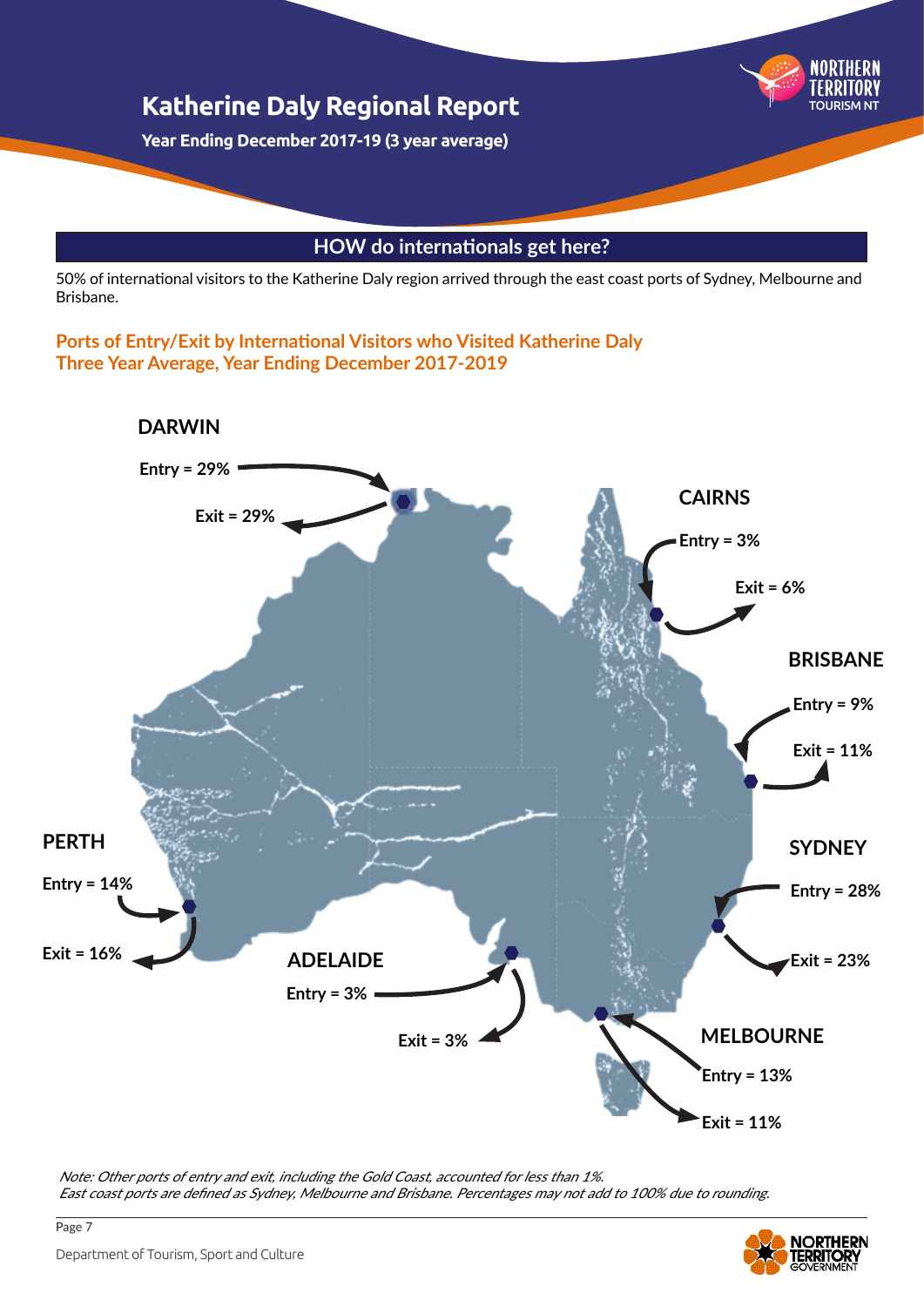**NORTHERN** TOURISM NT

**Year Ending December 2017-19 (3 year average)**

## **WHERE did they stay?**



\*Includes guest house/ bed & breakfast, rented house/apartment/flat or unit, other commercial accommodation (e.g. boat, glamping, other), own property, other private accommodation, other accommodation, in transit and not stated/asked. Note: short term letting could come under any of accomodation types.



Note: Activities include both international and domestic overnight visitors. Activities reported for domestic visitors would have taken